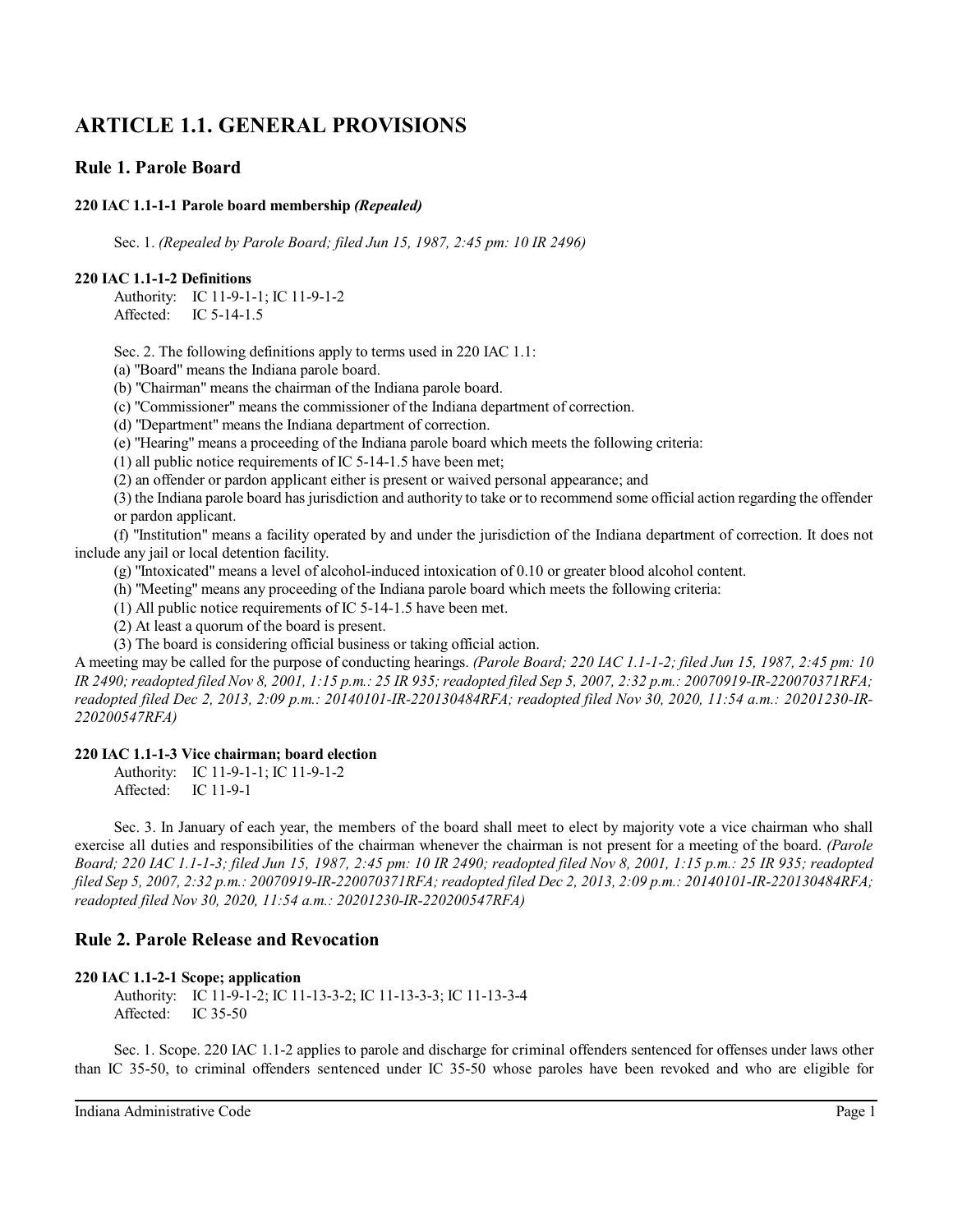#### GENERAL PROVISIONS

reinstatement, and to criminal offenders alleged to have violated a condition of remaining on parole. Section 4(b) *[220 IAC 1.1-2- 4(b)]* of this rule pertaining to special conditions, appliesto all criminal offenders released on parole. *(Parole Board; 220 IAC 1.1-2- 1; filed Feb 20, 1981, 9:30 am: 4 IR 496;readopted filed Nov 8, 2001, 1:15 p.m.: 25 IR 935; readopted filed Sep 5, 2007, 2:32 p.m.: 20070919-IR-220070371RFA;readopted filed Dec 2, 2013, 2:09 p.m.: 20140101-IR-220130484RFA;readopted filed Nov 30, 2020, 11:54 a.m.: 20201230-IR-220200547RFA)*

### **220 IAC 1.1-2-2 Board meetings and hearings**

Authority: IC 11-9-1-2 Affected: IC 11-9-1-3

Sec. 2. (a) Meetings. (1) A quorum of the board must meet at each of the facilities under its jurisdiction at such times as may be necessary for a full study of the cases of the offenders eligible for a parole appearance. Prior to January 1, the chairman will establish and make available a tentative schedule of regular institutional meetings for the year. The final schedule of institutional meetings shall be established by the chairman and made available not less than thirty (30) days in advance of the month in which the hearings will be held. This schedule shall be adhered to except in emergencies or other circumstances as determined by the chairman.

(2) The chairman may call other meetings of the board as necessary to conduct business.

(3) Three (3) members of the board constitute a quorum. No meeting shall be held in the absence of a quorum, except as provided in IC 11-9-1-3.

(4) The board shall take no action upon any matter requiring a board action unless at least three (3) board members are in agreement on the action.

(5) Except for executive sessions, all meetings of the board, including parole, clemency and parole violation hearings, are public meetings and any person may attend and observe the proceedings. However, persons desiring to attend meetings at institutions shall be subject to all regulations and policies of the department and/or the institution at which the meeting is being held, including regulations or policies which restrict admission into the institution.

(6) Observers may record all board meetings, except executive sessions, with cameras or other recording devices permitted bythe institution in which the meeting is being held. However, observers shall not disrupt hearings through the use ofsuch equipment. The chairman shall have the authority to take such actions as are necessary to minimize any disruption and to assure a fair hearing, while preserving the right of observers to record the proceedings.

(7) A person wishing to have his or her views known to the board may do so by sending a signed letter to the board or by scheduling a conference with one (1) or more of the board members. A meeting with less than a quorum of the board is not a meeting of the board.

(b) Hearings. (1) Any person may attend and observe any hearing. However, persons desiring to attend hearings at institutions shall be subject to all regulations and policies of the department and/or the institution at which the hearing is being held, including regulations which restrict admission into the institution.

(2) No observer may address or in any manner communicate with an offender during a hearing. Any observer violating this provison *[sic.]* may, at the discretion of the chairman, be removed from the meeting room.

(3) No observer may address the board during a parole, clemency or parole violation hearing at which an offender is present, unless expressly authorized by the chairman.

(4) No offender currently committed to the department, other than the offender whose hearing it is, may observe any hearing unless expressly authorized by the chairman. *(Parole Board; 220 IAC 1.1-2-2; filed Feb 20, 1981, 9:30 am: 4 IR 496; filed Jun 15, 1987, 2:45 pm: 10 IR 2490; readopted filed Nov 8, 2001, 1:15 p.m.: 25 IR 935; readopted filed Sep 5, 2007, 2:32 p.m.: 20070919- IR-220070371RFA; readopted filed Dec 2, 2013, 2:09 p.m.: 20140101-IR-220130484RFA; readopted filed Nov 30, 2020, 11:54 a.m.: 20201230-IR-220200547RFA)*

### **220 IAC 1.1-2-3 Parole appearances**

Authority: IC 11-9-1-2; IC 11-13-3-2; IC 11-13-3-3; IC 11-13-3-4 Affected: IC 11-9-1-2; IC 11-13-3-3; IC 11-13-3-4

Sec. 3. (a) An offender is eligible for a *[sic.]* appearance not less than thirty (30) nor more than sixty (60) days prior to the date he is eligible for release upon parole and: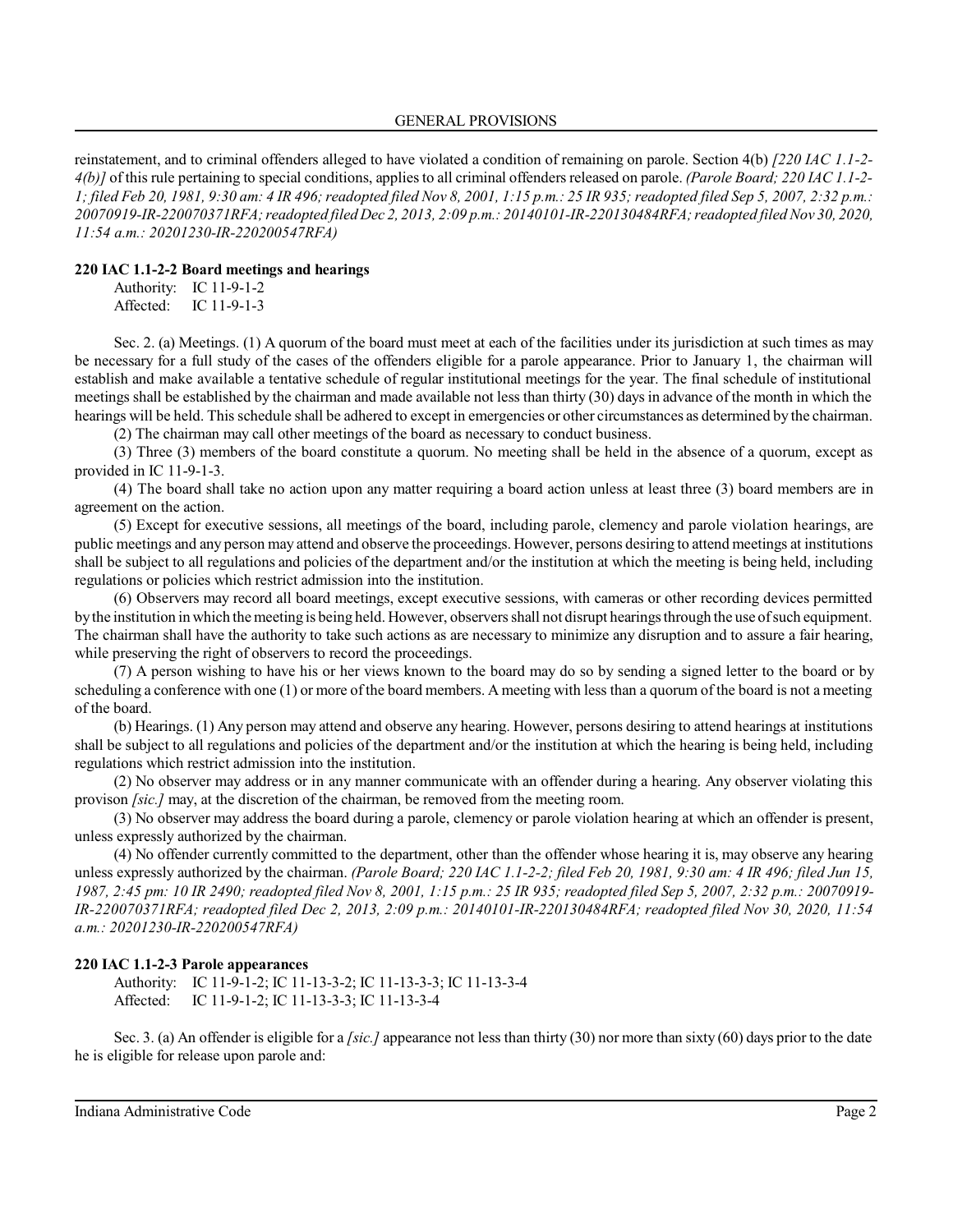(1) the offender has not previously appeared before the board on the commitment under which he is serving;

(2) the offender has previously been denied parole release on the commitment that he is serving and the board has scheduled him for an appearance during that meeting; or

(3) the offender has previously been denied parole release on the commitment that he is serving and the board has scheduled him for a reconsideration during that meeting.

(b) All offenders eligible for release upon parole and eligible for a parole release appearance shall personally appear before the board. The offender may speak and present relevant documents in his own behalf and tell the board why he should be granted release on parole. Any member of the board may ask questions of the offender or make statements concerning him.

(c) Facilities shall prepare a list of all offenders eligible for a parole appearance and transmit that list to the board in compliance with a schedule established by the chairman.

(d) Facilities shall prepare a parole packet on each offender eligible for a parole appearance and transmit that packet to the board in compliance with a schedule established by the chairman. The packet shall include a complete classification summary, progress report, a work sheet on each offender eligible for a parole appearance and any other materials specified by the chairman.

(e) An investigation ofthe attitudes and opinions ofthe community in which the crime occurred, ofthe victimor ofthe relatives and friends of the victim, and of the relatives and friends of the offender shall be required by the board before authorizing parole for any offender sentenced to a determinate or indeterminate term of imprisonment exceeding ten (10) years.

(f) Each member of the board shall study the parole packet on an offender prior to that offender's appearance. Members may note observations and impressions on the work sheet to be used to help construct the interview during the appearance.

(g) Any documents received prior to or during a parole hearing shall be maintained as a part of the offender's file. Board members shall have an opportunity to review these documents before rendering a decision on the granting or denial of parole.

(h) Notwithstanding subsection (b) of this section, the board may consider whether or not to parole an eligible offender incarcerated in another jurisdiction based upon a record made by appropriate authorities of the jurisdiction in which the offender is incarcerated, pursuant to IC 11-13-3-3(k).

(i) Offenders who are denied release are eligible for reconsideration at a time established by the board. If reconsideration is denied, or if release upon parole is denied upon reconsideration, the offender will appear before the board at the offender's regularly scheduled meeting.

(j) In the event that release upon parole is denied at a regularly scheduled appearance, the offendershall be scheduled to appear before the board in one (1) year, unless his sentence expires in less than one (1) year.

(k) In making parole release determinations, the board shall consider:

 $(1)$  the nature and circumstances of the crime for which the offender is committed, and the offender's participation in that crime;

(2) the offender's prior criminal record;

(3) the offender's conduct and attitude during commitment;

(4) the offender's parole program;

(5) the attitudes and opinions of the victim of the crime, or of the relatives or friends of the victim;

(6) the offender's participation in educational, vocational or counseling programs during incarceration; and

(7) the best interests of society.

(l) In making parole release determinations, the board may consider:

(1) the offender's previous social history;

(2) the offender's employment during commitment;

(3) the offender's education and vocational training both before and during commitment;

(4) the offender's age at the time of commiting *[sic.]* the offense and his age and level of maturity at the time of the parole release appearance;

(5) the offender's medical condition and history;

(6) the offender's psychological and psychiatric condition and history;

(7) the offender's employment history prior to commitment;

(8) the relationship between the offender and the victim of the crime;

(9) the offender's economic condition and history;

(10) the offender's previous parole or probation experiences;

(11) the offender's participation in substance abuse programs;

(12) the attitudes and opinions of the community in which the crime occurred, including those of law enforcement officials;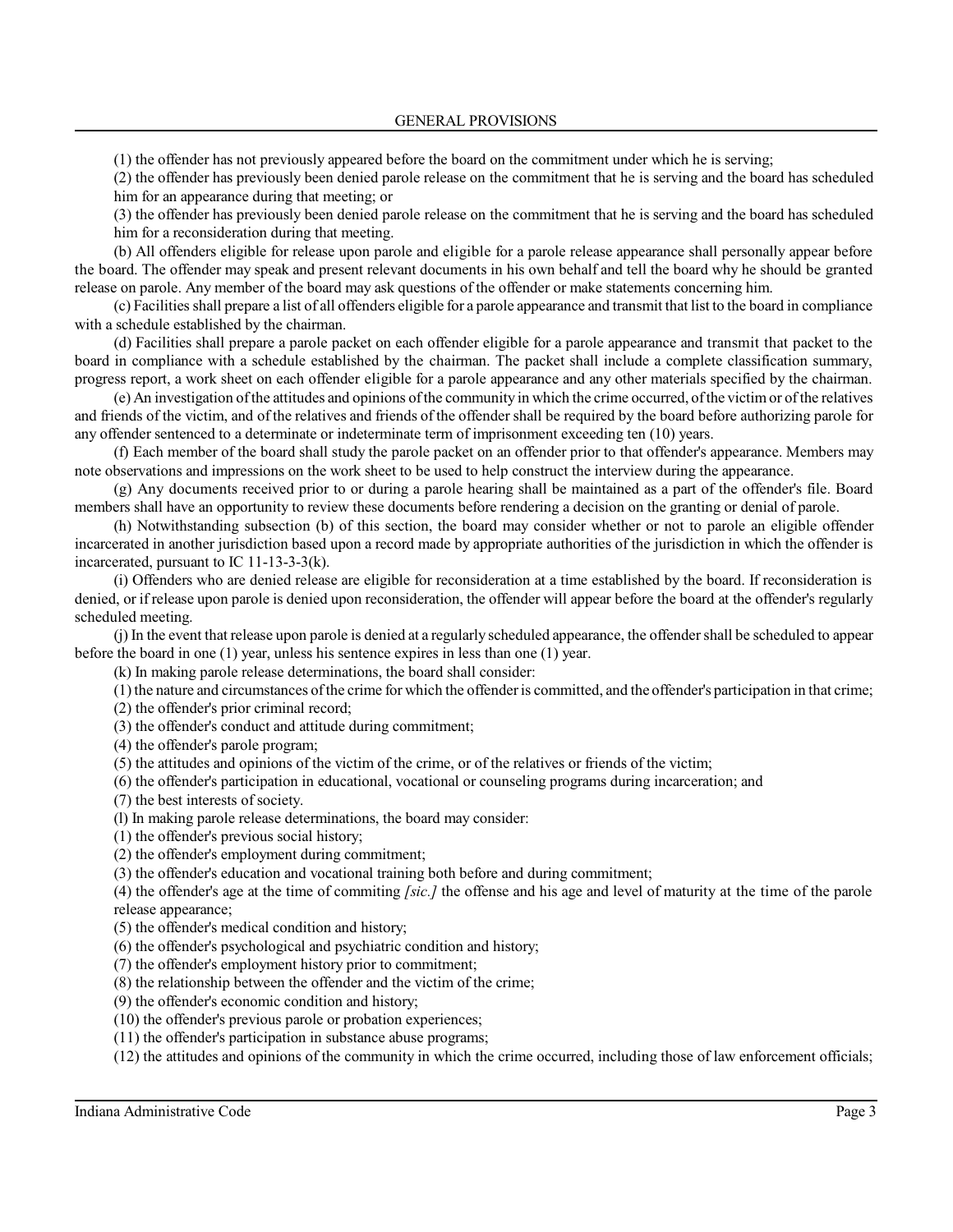(13) the attitudes and opinions of the friends and relatives of the offender;

(14) any other matter reflecting upon the likelihood that the offender, if released upon parole, is able to and will fulfill the obligations of a law-abiding citizen.

(m) An offender may be released on parole only if the board determines that the offender is able and willing to fulfill the obligations of a law-abiding citizen. Release on parole shall be ordered only for the best interest of society.

(n) Within three (3) weeks of the end of a meeting at a facility, the facility shall forward to the chairman and the commissioner the minutes of that meeting, to include all actions taken by the board. The minutes shall include, but not be limited to, reports of actions taken on the following:

(1) authorized for parole;

(2) authorized for parole and discharge;

(3) authorized parole and discharge to new commitment;

(4) continued on parole;

(5) continued applicants;

(6) case reviewed–no change in status;

(7) denied;

(8) parole violation hearings;

(9) parole violation hearings with new commitments;

(10) delinquent;

(11) discharged from parole;

(12) authorized for reconsideration;

(13) miscellaneous;

(14) mandatory releases;

(15) mandatory discharge to new commitment;

(16) mandatory discharge via waiver of jurisdiction; and

(17) clemency interviews.

(o) The minutesshall be in such form as the chairman may direct, and for each case considered, shall contain all pertinent data so that the action taken on each offender considered is clearly reflected. Where appropriate, as in listing reasons for continuances, and for denials of release on parole, the following abbreviations and codes may be used:

"P&P"–psychiatric and psychological evaluation and report;

"CI"–community investigation and report;

"A"–the nature and circumstances of the crime for which the offender is committed, and the offender's participation in that crime;

"B"–the offender's prior criminal record;

"C"–the offender's conduct and attitude during commitment; and

"D"–the best interests of society.

*(Parole Board; 220 IAC 1.1-2-3; filed Feb 20, 1981, 9:30 am: 4 IR 496; filed Jun 15, 1987, 2:45 pm: 10 IR 2491; readopted filed Nov 8, 2001, 1:15 p.m.: 25 IR 935; readopted filed Sep 5, 2007, 2:32 p.m.: 20070919-IR-220070371RFA; readopted filed Dec 2, 2013, 2:09 p.m.: 20140101-IR-220130484RFA; readopted filed Nov 30, 2020, 11:54 a.m.: 20201230-IR-220200547RFA)*

## **220 IAC 1.1-2-4 Release on parole**

Authority: IC 11-9-1-2; IC 11-13-3-3; IC 11-13-3-4 Affected: IC 35-50

Sec. 4. (a) No offender may be released on discretionary parole until a parole program has been approved by the director of parole supervision.

(b) In the event release upon parole is granted, or when an offender is mandatorily released under IC 35-50, the board may attach special conditionsto the standard parole release agreement, compliance with which shall be a condition to remaining on parole. Such conditions shall be made a part of all allied records of each offender involved and shall be entered on the parole release agreement. The board may require the offender to assume financial responsibility for any required testing, treatment or special programs. A special condition may be, but is not limited to, one or more of the following: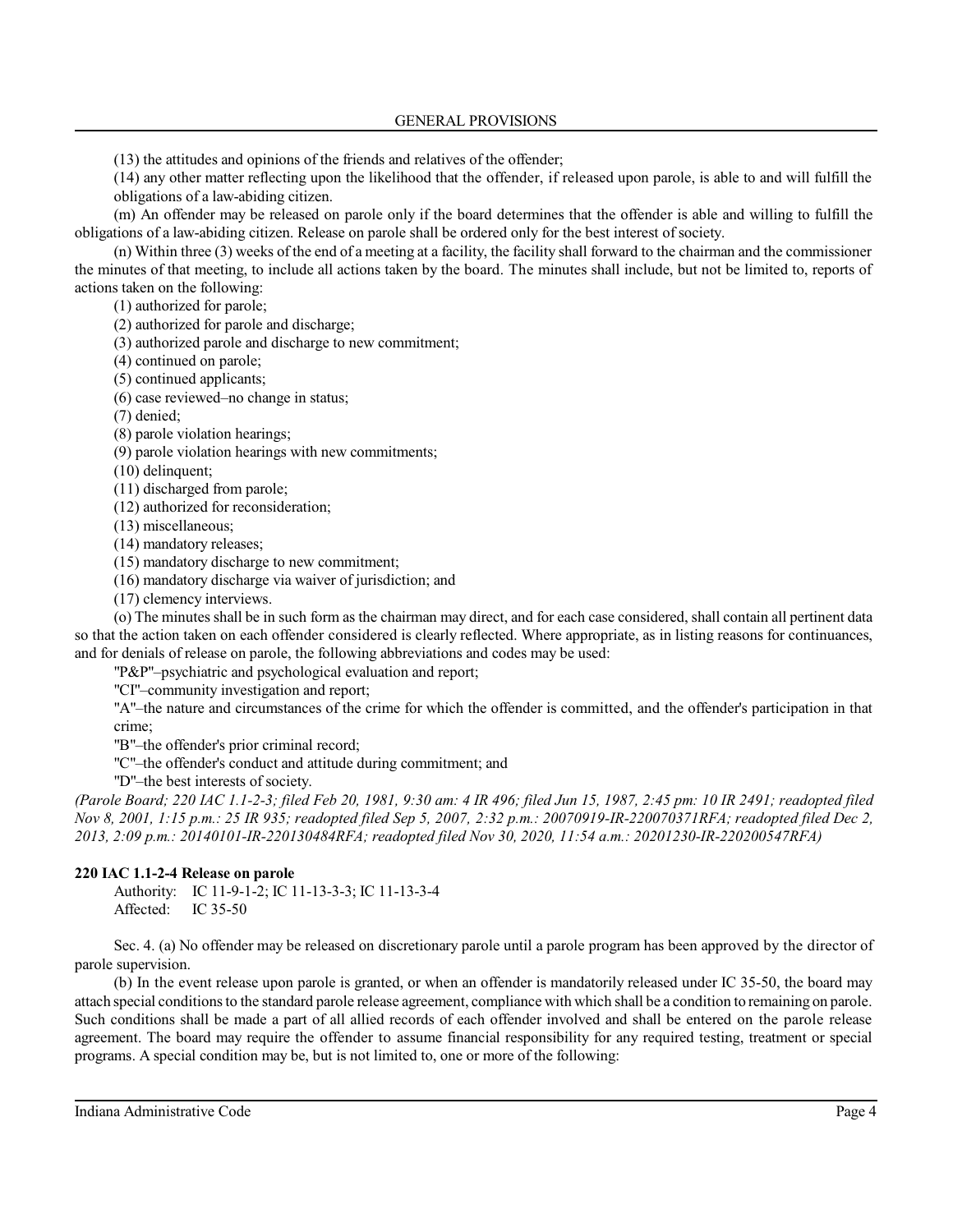(1) intensive supervision;

(2) no consumption of alcoholic beverages;

(3) participation in an approved or designated substance abuse program; or

(4) participation, on an out-patient basis, in a mental health facility treatment program.

The offender shall be informed of any special condition before the special condition shall go into effect. *(Parole Board; 220 IAC 1.1-2-4; filed Feb 20, 1981, 9:30 am: 4 IR 498; filed Jun 15, 1987, 2:45 pm: 10 IR 2493; readopted filed Nov 8, 2001, 1:15 p.m.: 25 IR 935; readopted filed Sep 5, 2007, 2:32 p.m.: 20070919-IR-220070371RFA; readopted filed Dec 2, 2013, 2:09 p.m.: 20140101-IR-220130484RFA; readopted filed Nov 30, 2020, 11:54 a.m.: 20201230-IR-220200547RFA)*

### **220 IAC 1.1-2-5 Parole violation**

Authority: IC 11-9-1-2; IC 11-13-3-2; IC 11-13-3-3; IC 11-13-3-4 Affected: IC 11-13-3

Sec. 5. (a) Any person who is alleged to have violated the conditions of his or her parole shall personally appear before the parole board within sixty (60) days of the offender's availability to the department unless there is good cause or the offender requests a continuance. At the time of this appearance, the board shall set the date for further consideration of the offender's case, or revoke the offender's parole, or authorize reinstatement to parole supervision with or without special stipulations or discharge.

(b) When a parolee is convicted of a crime in anotherjurisdiction, the board shall determine whether a parole violation warrant is to be issued and filed as a detainer in the other jurisdiction. If it is determined that no parole violation warrant is to be filed as a detainer, the board shall either order reinstatement on parole or order issuance of discharge certificates.

(c) When a parole violator warrant has been filed and the department of correction is informed that the subject of the warrant is available for return to Indiana, the board shall either order his return to an appropriate facility or authorize a concurrent parole program arranged by the other jurisdiction in accordance with the provisions ofthe Interstate Probation and Parole Compact. *(Parole Board; 220 IAC 1.1-2-5; filed Feb 20, 1981, 9:30 am: 4 IR 498; filed Jun 15, 1987, 2:45 pm: 10 IR 2494; readopted filed Nov 8, 2001, 1:15 p.m.: 25 IR 935; readopted filed Sep 5, 2007, 2:32 p.m.: 20070919-IR-220070371RFA; readopted filed Dec 2, 2013, 2:09 p.m.: 20140101-IR-220130484RFA; readopted filed Nov 30, 2020, 11:54 a.m.: 20201230-IR-220200547RFA)*

## **Rule 3. Conduct of Parolees**

#### **220 IAC 1.1-3-1 Initial reporting**

Authority: IC 11-9-1-2; IC 11-13-3-4 Affected: IC 11-13-3-3; IC 11-13-3-4

Sec. 1. Initial Reporting. Upon the release of a parolee from the institution, the parolee is to proceed directly to the program approved by the division of parole and to report to the assigned supervising officer in accordance with the written instructions provided to the parolee at the time of hisrelease. *(Parole Board; 220 IAC 1.1-3-1; filed Feb 20, 1981, 9:30 am: 4 IR 499; readopted filed Nov 8, 2001, 1:15 p.m.: 25 IR 935; readopted filed Sep 5, 2007, 2:32 p.m.: 20070919-IR-220070371RFA; readopted filed Dec 2, 2013, 2:09 p.m.: 20140101-IR-220130484RFA; readopted filed Nov 30, 2020, 11:54 a.m.: 20201230-IR-220200547RFA)*

### **220 IAC 1.1-3-2 Employment and residence**

Authority: IC 11-9-1-2; IC 11-13-3-4 Affected: IC 11-13-3-3; IC 11-13-3-4

Sec. 2. Employment and Residence. A parolee must make every effort to remain gainfully employed and must obtain written permission from his supervision officer prior to changing his employment or residence. *(Parole Board; 220 IAC 1.1-3-2; filed Feb 20, 1981, 9:30 am: 4 IR 499; readopted filed Nov 8, 2001, 1:15 p.m.: 25 IR 935; readopted filed Sep 5, 2007, 2:32 p.m.: 20070919- IR-220070371RFA; readopted filed Dec 2, 2013, 2:09 p.m.: 20140101-IR-220130484RFA; readopted filed Nov 30, 2020, 11:54 a.m.: 20201230-IR-220200547RFA)*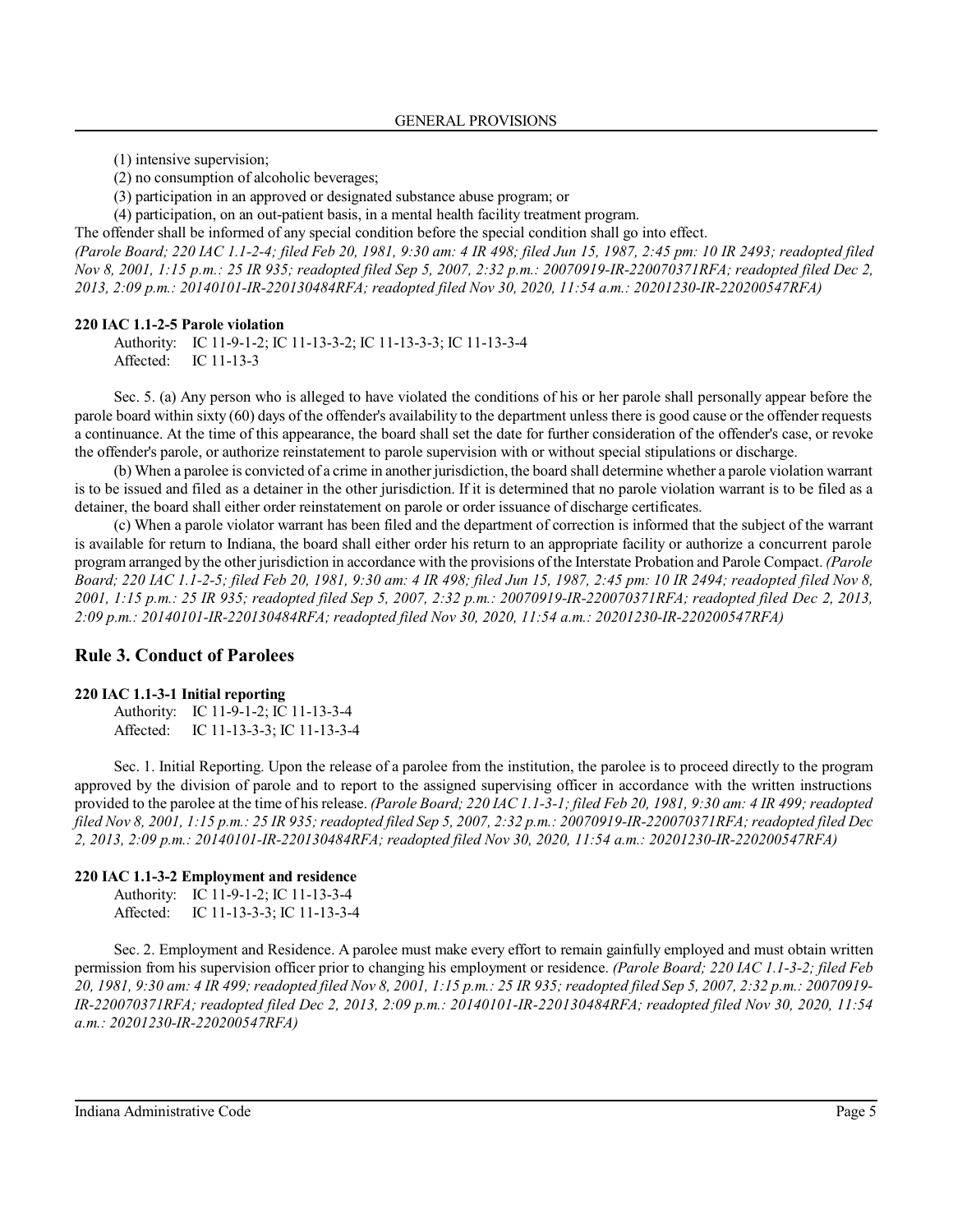## **220 IAC 1.1-3-3 Parolee travel**

Authority: IC 11-9-1-2; IC 11-13-3-4 Affected: IC 11-13-3-3; IC 11-13-3-4

Sec. 3. (a) Out-of-state travel by a parolee will require written permission from the department and must be in accordance with the Interstate Compact Agreement. Permission for such travel may be obtained by a parolee after consultation with and receiving written permission from his supervising officer.

(b) A parolee must consult with his supervising officer if personal needs or employment require frequent or prolonged periods beyond the parole district or area to which he is released. *(Parole Board; 220 IAC 1.1-3-3; filed Feb 20, 1981, 9:30 am: 4 IR 499; filed Jun 15, 1987, 2:45 pm: 10 IR 2494; readopted filed Nov 8, 2001, 1:15 p.m.: 25 IR 935; readopted filed Sep 5, 2007, 2:32 p.m.: 20070919-IR-220070371RFA;readopted filed Dec 2, 2013, 2:09 p.m.: 20140101-IR-220130484RFA;readopted filed Nov 30, 2020, 11:54 a.m.: 20201230-IR-220200547RFA)*

## **220 IAC 1.1-3-4 Owning, leasing, operating motor vehicles**

|           | Authority: IC 11-9-1-2; IC 11-13-3-4 |
|-----------|--------------------------------------|
| Affected: | IC 11-13-3-3; IC 11-13-3-4           |

Sec. 4. Owning, Leasing, and Operating Motor Vehicles. (a) A parolee must obtain written permission from his supervising officer before applying for or renewing a license to operate a motor vehicle.

(b) Aparolee must consult with hissupervising officer and receive his written permission priorto purchasing or leasing a motor vehicle. Permission to own, lease, or operate a motor vehicle will be granted onlywith the understanding that the parolee will comply with all state laws, local ordinances, and regulations of the Bureau of Motor Vehicles pertaining to ownership, financial responsibility, and the operation of motor vehicles. *(Parole Board; 220 IAC 1.1-3-4; filed Feb 20, 1981, 9:30 am: 4 IR 499; readopted filed Nov 8, 2001, 1:15 p.m.: 25 IR 935; readopted filed Sep 5, 2007, 2:32 p.m.: 20070919-IR-220070371RFA; readopted filed Dec 2, 2013, 2:09 p.m.: 20140101-IR-220130484RFA; readopted filed Nov 30, 2020, 11:54 a.m.: 20201230-IR-220200547RFA)*

### **220 IAC 1.1-3-5 Alcohol or controlled substances abuse**

Authority: IC 11-9-1-2; IC 11-13-3-4 Affected: IC 11-13-3-3; IC 11-13-3-4

Sec. 5. Abuse of Alcohol or Controlled Substances. The following conduct is a violation of parole:

(1) being intoxicated, or

(2) using, possessing or trafficking illegally in a controlled substance.

Abuse of alcohol or drugs is not a defense for violation of the parole release agreement. *(Parole Board; 220 IAC 1.1-3-5; filed Feb 20, 1981, 9:30 am: 4 IR 499; readopted filed Nov 8, 2001, 1:15 p.m.: 25 IR 935; readopted filed Sep 5, 2007, 2:32 p.m.: 20070919- IR-220070371RFA; readopted filed Dec 2, 2013, 2:09 p.m.: 20140101-IR-220130484RFA; readopted filed Nov 30, 2020, 11:54 a.m.: 20201230-IR-220200547RFA)*

## **220 IAC 1.1-3-6 Jail or correctional institution visitation**

Authority: IC 11-9-1-2; IC 11-13-3-4 Affected: IC 11-13-3-3; IC 11-13-3-4

Sec. 6. Visiting Jails or Correctional Institutions. Visiting jails, city lock-ups, or state or federal correctional facilities is permitted only after first obtaining written permission of the parolee's supervising officer and of the chief administrative officer of the jail, city lock-up, or state or federal correctional facility to be visited. Such visits shall be limited to visting those who are blood relatives orspouses, unless the supervising officer determines otherwise on a showing by the parolee of a compelling reason. *(Parole Board; 220 IAC 1.1-3-6; filed Feb 20, 1981, 9:30 am: 4 IR 499; readopted filed Nov 8, 2001, 1:15 p.m.: 25 IR 935; readopted filed Sep 5, 2007, 2:32 p.m.: 20070919-IR-220070371RFA; readopted filed Dec 2, 2013, 2:09 p.m.: 20140101-IR-220130484RFA; readopted filed Nov 30, 2020, 11:54 a.m.: 20201230-IR-220200547RFA)*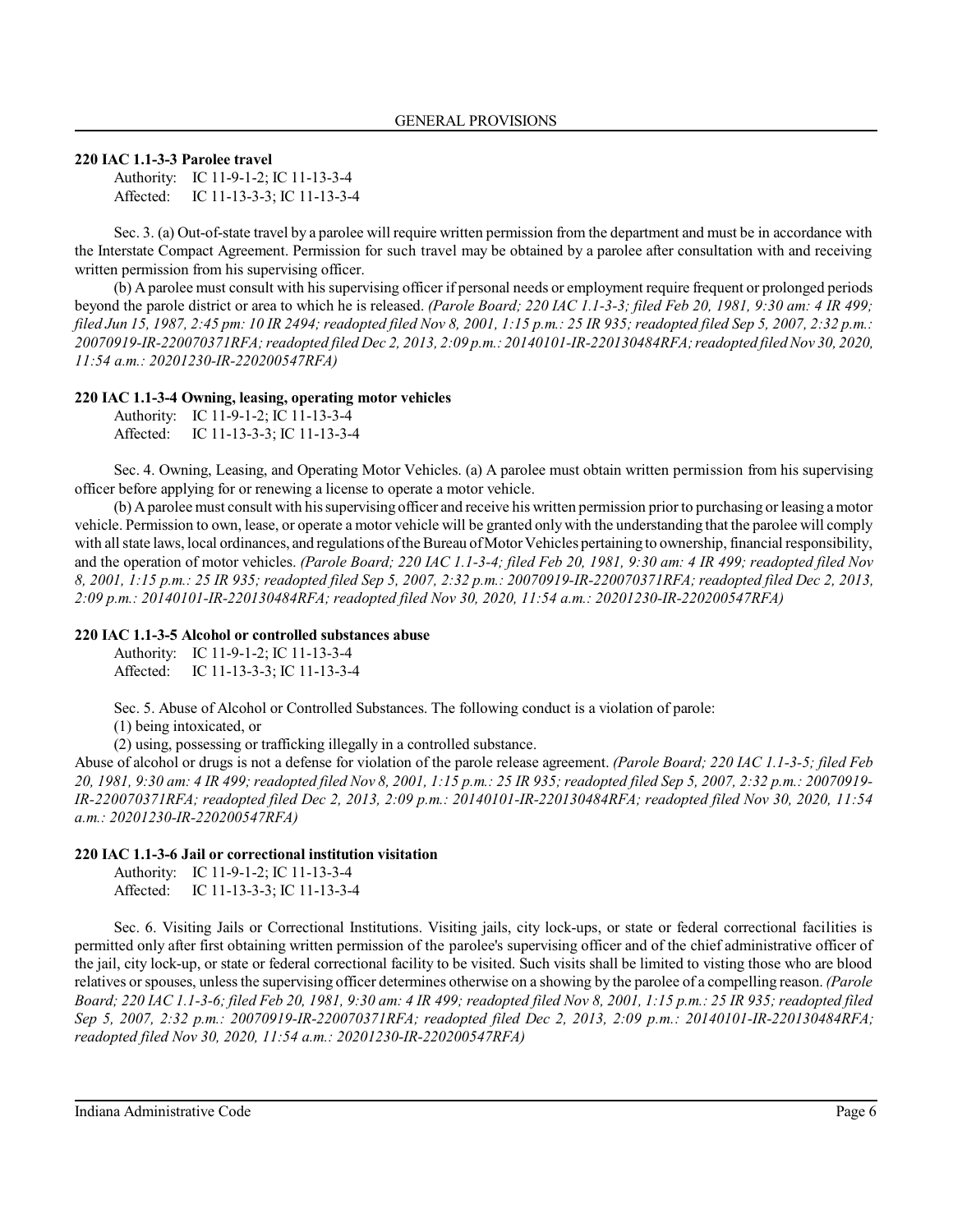#### **220 IAC 1.1-3-7 Criminal conduct**

Authority: IC 11-9-1-2 Affected: IC 11-13-3-3; IC 11-13-3-4

Sec. 7. Criminal Conduct. A parolee shall not engage in conduct prohibited by federal or state law or local ordinance. *(Parole Board; 220 IAC 1.1-3-7; filed Feb 20, 1981, 9:30 am: 4 IR 499; readopted filed Nov 8, 2001, 1:15 p.m.: 25 IR 935; readopted filed Sep 5, 2007, 2:32 p.m.: 20070919-IR-220070371RFA; readopted filed Dec 2, 2013, 2:09 p.m.: 20140101-IR-220130484RFA; readopted filed Nov 30, 2020, 11:54 a.m.: 20201230-IR-220200547RFA)*

#### **220 IAC 1.1-3-8 Firearms and dangerous weapons**

Authority: IC 11-9-1-2; IC 11-13-3-4 Affected: IC 11-13-3-3; IC 11-13-3-4

Sec. 8. Firearms and Dangerous Weapons. The carrying of, dealing in or possession of firearms, explosive devices, or deadly weapons is a violation of a parolee's parole release agreement. *(Parole Board; 220 IAC 1.1-3-8; filed Feb 20, 1981, 9:30 am: 4 IR 499; readopted filed Nov 8, 2001, 1:15 p.m.: 25 IR 935; readopted filed Sep 5, 2007, 2:32 p.m.: 20070919-IR-220070371RFA; readopted filed Dec 2, 2013, 2:09 p.m.: 20140101-IR-220130484RFA; readopted filed Nov 30, 2020, 11:54 a.m.: 20201230-IR-220200547RFA)*

## **220 IAC 1.1-3-9 Home visitation and search**

Authority: IC 11-9-1-2; IC 11-13-3-4 Affected: IC 11-13-3-3; IC 11-13-3-4

Sec. 9. Home Visitation and Search. (a) A parolee will allow his supervising officer or other authorized official of the Department of Correction to visit his residence and place of employment at any reasonable time.

(b) The parolee is legally in the custody of the Department of Correction and his person and residence or property under his control is subject to reasonable search by his supervising officer or authorized official of the Department of Correction if the officer or official has reasonable cause to believe that the parolee is violating or is in imminent danger of violating a condition to remaining on parole. *(Parole Board; 220 IAC 1.1-3-9; filed Feb 20, 1981, 9:30 am: 4 IR 500; readopted filed Nov 8, 2001, 1:15 p.m.: 25 IR 935; readopted filed Sep 5, 2007, 2:32 p.m.: 20070919-IR-220070371RFA; readopted filed Dec 2, 2013, 2:09 p.m.: 20140101-IR-220130484RFA; readopted filed Nov 30, 2020, 11:54 a.m.: 20201230-IR-220200547RFA)*

#### **220 IAC 1.1-3-10 Communications; special instructions**

Authority: IC 11-9-1-2; IC 11-13-3-4 Affected: IC 11-13-3-3; IC 11-13-3-4

Sec. 10. Communications and Special Instructions. A parolee must report to his supervising officer as instructed and respond to all communications from an authorized employee of the Department of Correction. A parolee must abide by special conditions imposed by the Indiana Parole Board that have been reduced to writing and included as a condition of his parole. *(Parole Board; 220 IAC 1.1-3-10; filed Feb 20, 1981, 9:30 am: 4 IR 500; readopted filed Nov 8, 2001, 1:15 p.m.: 25 IR 935; readopted filed Sep 5, 2007, 2:32 p.m.: 20070919-IR-220070371RFA;readopted filed Dec 2, 2013, 2:09 p.m.: 20140101-IR-220130484RFA;readopted filed Nov 30, 2020, 11:54 a.m.: 20201230-IR-220200547RFA)*

#### **220 IAC 1.1-3-11 Parole release agreement form** *(Repealed)*

Sec. 11. *(Repealed by Parole Board; filed Jun 15, 1987, 2:45 pm: 10 IR 2496)*

## **Rule 4. Clemency**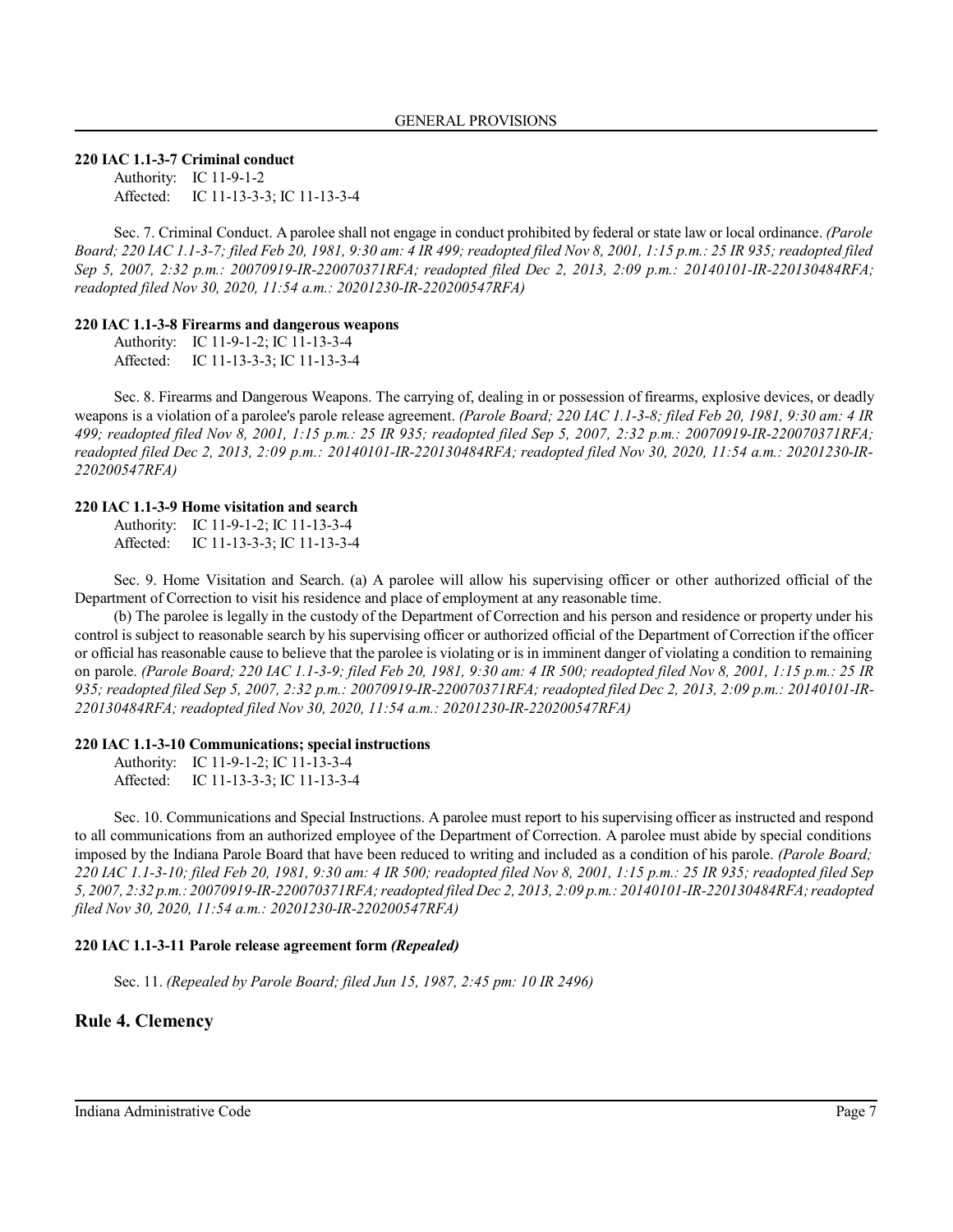#### **220 IAC 1.1-4-1 Clemency eligibility requirements**

Authority: IC 11-9-1-2 Affected: IC 11-9-2-2; IC 35-50

Sec. 1. (a) Petitions of offenders sentenced under laws other than IC 35-50, except those with life sentences, may be considered after the offender has served sixty (60) months on the sentence.

(b) Petitions of offenders sentenced under IC 35-50, except those sentenced to life in prison and who have sentences in excess of ten  $(10)$  years, may be considered after the offender has served one-third  $(1/3)$  of the sentence. However, petitions of offenders sentenced under IC 35-50, except those sentenced to life in prison or to death, with a sentence exceeding sixty (60) years may be considered after the offender has served twenty (20) years on the sentence. An offender sentenced under IC 35-50 who has an executed sentence of ten (10) years or less is not eligible to petition for clemency while incarcerated.

(c) Petitions of offenders serving life sentences (whether or not the offender is also serving a determinate or indeterminate sentence) may be considered after the offender has served ten (10) years.

(d) An offender under sentence of death may not petition unless at the time of petition there is an execution date set that has not been stayed by a court. If an execution date is stayed by a court, investigation and consideration of any petition of that offender will be terminated until another execution date is set by a court and another petition for clemency is made.

(e) An offender who is not serving a sentence of life in prison (whether single or multiple and whether or not the offender is also serving a determinate or indeterminate sentence) and whose sentence is sixty (60) years or less may not petition for reconsideration of the denial of clemency until one (1) year has elapsed from the date of the governor's last decision denying clemency. An offender who is serving a single sentence of life in prison (whether or not the offender is also serving a determinate or indeterminate sentence) and who is eligible to petition for clemencymay not petition for reconsideration of the denial of clemency until two (2) years have elapsed from the date of the governor's last decision denying clemency. An offender who is sentenced under IC 35-50 to a sentence of greater than sixty (60) years may not petition for reconsideration of the denial of clemency until two (2) years have elapsed from the date of the governor's last decision denying clemency. An offender who is serving more than one (1) sentence of life in prison for more than one (1) felony (whether or not the offender is also serving a determinate or indeterminate sentence) and who is eligible to petition for clemency may not petition for reconsideration of the denial of clemency until five (5) years have elapsed from the date of the last governor's decision denying clemency.

(f) For purposes ofthisrule, the sentence isthe term of executed years ofincarceration imposed and is not diminished by reason of credit time or good time earned. For purposes of this rule, the sentence of an offender sentenced under IC 35-50 to consecutive determinate sentences is the total number of years of the consecutive sentences or consecutive parts of sentences, corresponding to the maximum release date as determined by the department of correction. An offender sentenced to life in prison, either under IC 35-50 or another statute, has a sentence of life in prison for purposes of this rule regardless of whether that offender also has been sentenced to a determinate or indeterminate term.

(g) For purposes of thisrule, the amount of time that has been served on a sentence is determined without regard to credit time or good time that has been earned either prior to or following sentencing. Credit for time served prior to sentencing (jail time credit) shall be counted toward the amount of time served on a sentence to the extent that it reflects the actual number of days incarcerated prior to sentencing.

(h) Offenders sentenced under laws other than IC 35-50 and who have served their minimum sentences, may not petition for clemency.

(i) No petition will be considered if the offender does not have a clear institutional record for the year immediately preceding consideration. An offender does not have a clear institutional record if the record shows a major violation or two (2) or more minor violations.

(j) The board may declare an offender ineligible for clemency upon a review by the board of the offender's conduct record for the twelve (12) months preceding the offender's clemency eligibility date. The board may conduct this review at its offices, and the offender is not entitled to be present. An offender who is declared ineligible for clemency consideration is not entitled to meet with the board.

(k) An offender who is declared ineligible to petition for clemency may appeal the board's decision. Upon receipt by the board of the appeal, one (1) member of the board shall meet with the offender and discuss the reasons for the declaration of ineligibility. The member may request the board to reconsider its declaration of ineligibility.

(l) No petition will be considered unless otherwise authorized by the chairman if the offender is authorized for participation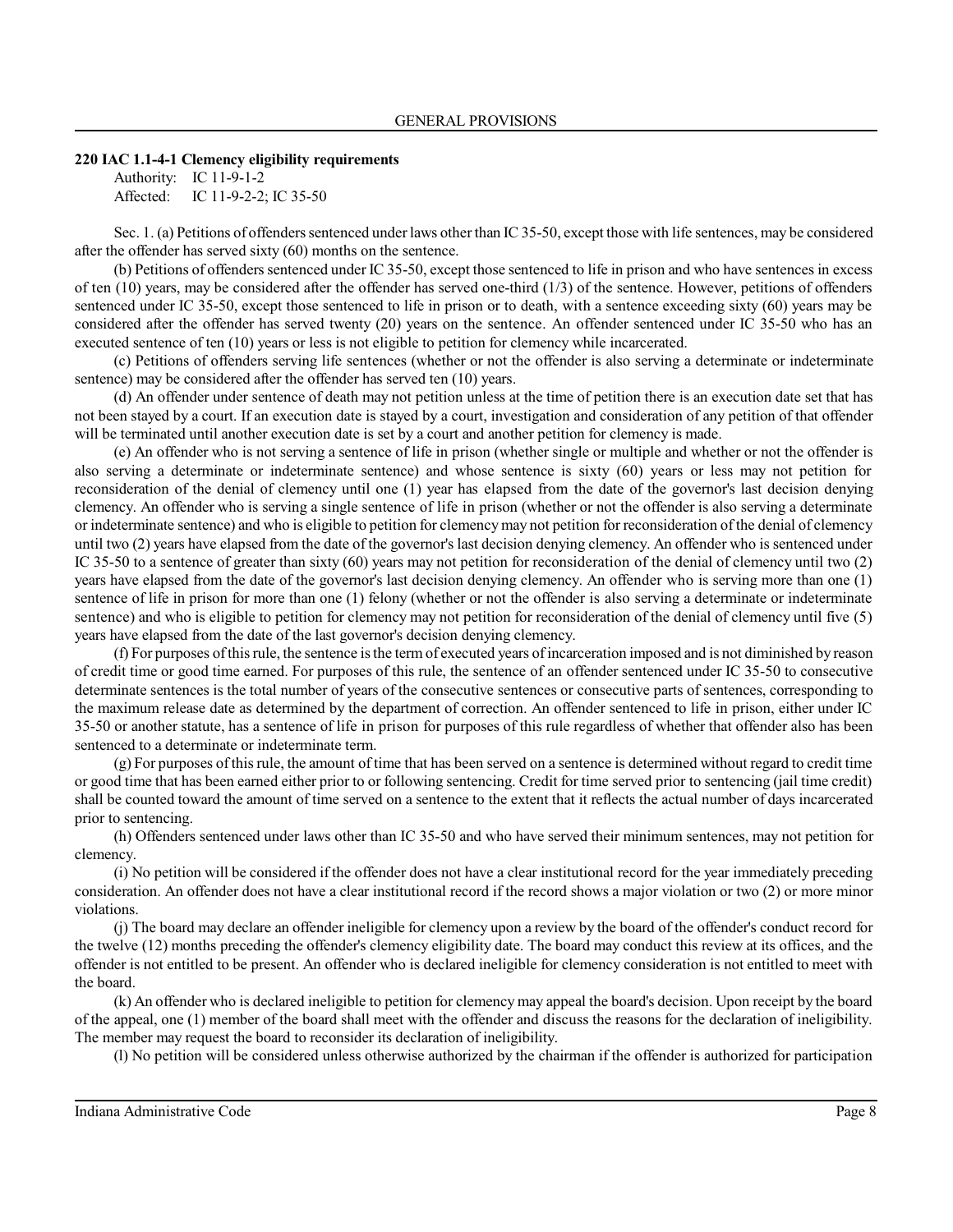in the work release program and has been assigned a work release activation date that is less than six (6) months from the date of the clemency hearing. No petition will be considered unless the offender will have at least one (1) year remaining to be served between the date of an appearance before the board for a clemency hearing and that offender's projected release date as shown in department of correction records.

(m) Persons with fines of one thousand dollars (\$1,000) or more may request remission of fines. Such petitions will be considered after minimum time (or completion of day sentence) has been served. Petitionsfor remission offines cannot be considered unless the statutory requirement is met, that a majority of the county officers having charge of the school fund recommend remission.

(n) A person may petition for remission of judgment on bond forfeiture at any time after the judgment is entered. *(Parole Board; 220 IAC 1.1-4-1; filed Feb 20, 1981, 9:30 a.m.: 4 IR 501; filed Jun 15, 1987, 2:45 p.m.: 10 IR 2494; filed Dec 19, 1994, 9:04 a.m.: 18 IR 1222; errata filed Feb 28, 1995, 2:30 p.m.: 18 IR 1836; readopted filed Nov 8, 2001, 1:15 p.m.: 25 IR 935; readopted filed Sep 5, 2007, 2:32 p.m.: 20070919-IR-220070371RFA; readopted filed Dec 2, 2013, 2:09 p.m.: 20140101-IR-220130484RFA; readopted filed Nov 30, 2020, 11:54 a.m.: 20201230-IR-220200547RFA)*

#### **220 IAC 1.1-4-1.5 Special medical clemency**

|           | Authority: IC 11-9-1-2; IC 11-9-2-1 |
|-----------|-------------------------------------|
| Affected: | IC 11-9-2-1; IC 11-9-2-2            |

Sec. 1.5. (a) Notwithstanding the provisions of 220 IAC 1.1-4-1, any offender may be considered for medical clemency upon recommendation by the commissioner. If the commissioner declines to recommend the offender for medical clemency, the board may decline consideration in evaluating a petition for medical clemency. The board shall consider, in addition to the factors enumerated in 220 IAC 1.1-4-4(d) and (e), the following factors:

(1) The seriousness of the medical condition.

(2) Whether the medical condition cannot be adequately treated while offender is on inmate status.

(3) Whether the medical condition would effectively prevent the offender from engaging in any future serious criminal activity.

(b) The board may waive the full community investigation required under 220 IAC 1.1-4-4, if the board determines time to be of the essence. However, the board must make every reasonable effort to obtain the views of the victim(s) before rendering its recommendation.

(c) An offender whose medical clemency petition is either denied or declined for consideration may not reapply unless a substantial and documented change occurs in the medical condition that is the basis for the clemency request or a new and serious medical condition arises. *(Parole Board; 220 IAC 1.1-4-1.5; filed Jun 15, 1987, 2:45 pm: 10 IR 2495; readopted filed Nov 8, 2001, 1:15 p.m.: 25 IR 935;readopted filed Sep 5, 2007, 2:32 p.m.: 20070919-IR-220070371RFA;readopted filed Dec 2, 2013, 2:09 p.m.: 20140101-IR-220130484RFA; readopted filed Nov 30, 2020, 11:54 a.m.: 20201230-IR-220200547RFA)*

#### **220 IAC 1.1-4-2 Application procedure**

Authority: IC 11-9-1-2 Affected: IC 11-9-1-2; IC 11-9-2-1

Sec. 2. (a) Four (4) months are usually required after receipt of eligible petitions before they can be considered. This will allow adequate time to schedule appearances and to prepare necessary background information.

(b) Each petitioner for clemency will be advised when the petition is received by the parole board, when and where appearances will be held, and the final action taken on the petition by the governor.

(c) All petitions shall be filed on forms provided by the board.

(d) An offender applying for special medical clemency shall file the petition with the board. The board will then request the commissioner's recommendation. The four (4) month period referenced in (a) does not apply to special medical clemency cases. *(Parole Board; 220 IAC 1.1-4-2; filed Feb 20, 1981, 9:30 am: 4 IR 502; filed Jun 15, 1987, 2:45 pm: 10 IR 2495; readopted filed Nov 8, 2001, 1:15 p.m.: 25 IR 935; readopted filed Sep 5, 2007, 2:32 p.m.: 20070919-IR-220070371RFA; readopted filed Dec 2, 2013, 2:09 p.m.: 20140101-IR-220130484RFA; readopted filed Nov 30, 2020, 11:54 a.m.: 20201230-IR-220200547RFA)*

#### **220 IAC 1.1-4-3 Petition form** *(Repealed)*